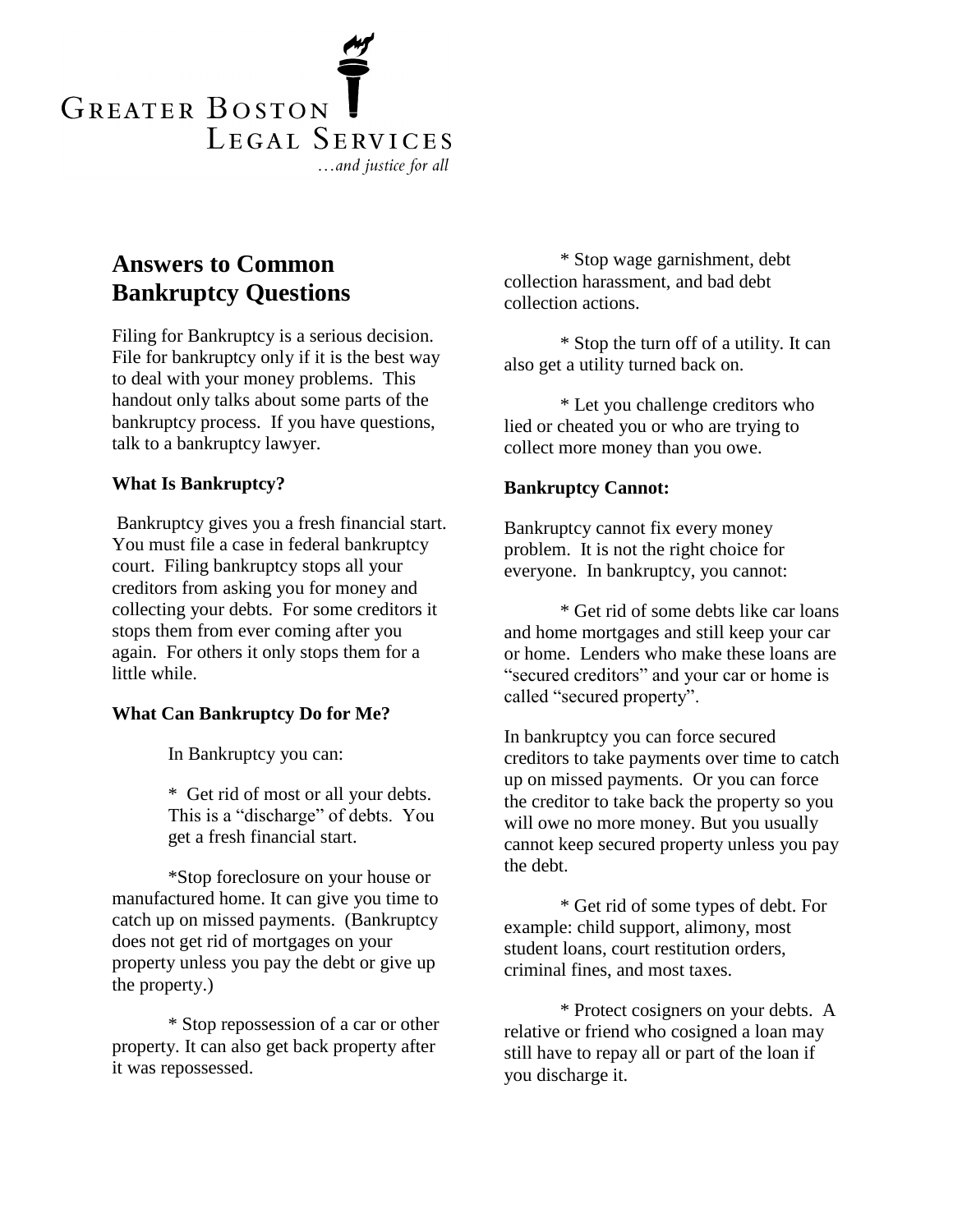\* Get rid of debts you get after you file for bankruptcy.

# **What Type of Bankruptcy should I file?**

There are four types of bankruptcy cases:

\* Chapter 7 is a "straight" bankruptcy or "liquidation." You must give up non- "exempt" property. The property is sold to pay back creditors. Exemptions protect property from being sold. People who file chapter 7 usually keep all their property. Usually only very valuable property is taken.

\* Chapter 11 is a "reorganization." It is used by businesses and individuals with very large debts.

\* Chapter 12 is for family farmers and fishermen.

\* Chapter 13 lets you pay all or a part of your debts over 3-5 years. It is also a "reorganization."

Most people filing bankruptcy file either chapter 7 or chapter 13. You can file alone or in one case as a married couple.

### **Chapter 7 (Straight Bankruptcy)**

In a chapter 7 bankruptcy you ask the court to wipe out your debts in exchange for giving up property. You only give up property that is not "exempt." Usually all your property is exempt. Property that is not exempt is sold so the money can pay your creditors.

You cannot keep your house or car in a chapter 7 case if you are behind on the payments. Mortgage holders and car loan creditors can take your property to repay the debt if you do not pay.

Not everyone can file a chapter 7 case. If your income is over the median family income in Massachusetts, you may have to file a chapter 13 case. For example, in 2017, your income could not be over \$112,235 for a family of four. If your income is over the limit, you must fill out a special form. The form gives detailed information about your income and expenses. The bankruptcy court can decide that you cannot file a chapter 7 case if you have enough money to pay your unsecured creditors.

#### **Chapter 13 (Reorganization)**

In a chapter 13 case you can keep valuable property like your home and car. You must file a "plan" with the court showing how you will catch up on your missed payments. You must make an extra payment to the court each month to catch up on your missed payments. This is a plan payment. If you can catch all the way up, you can keep your house or car. You have three to five years to catch up. You must also stay current with all your regular bills like your mortgage, utilities, and food bills.

Consider filing a chapter 13 case if you:

\* Own your home and may lose it because of missed payments;

\* Missed payments, but can catch up if you have more time;

\* Have valuable property that is not exempt, but you can afford to pay creditors from your income over time.

For a chapter 13 case to work you must have enough income during your case to:

\*Pay your regular bills including housing and food, and

\*have enough extra money to pay the plan payments to catch up on other debts.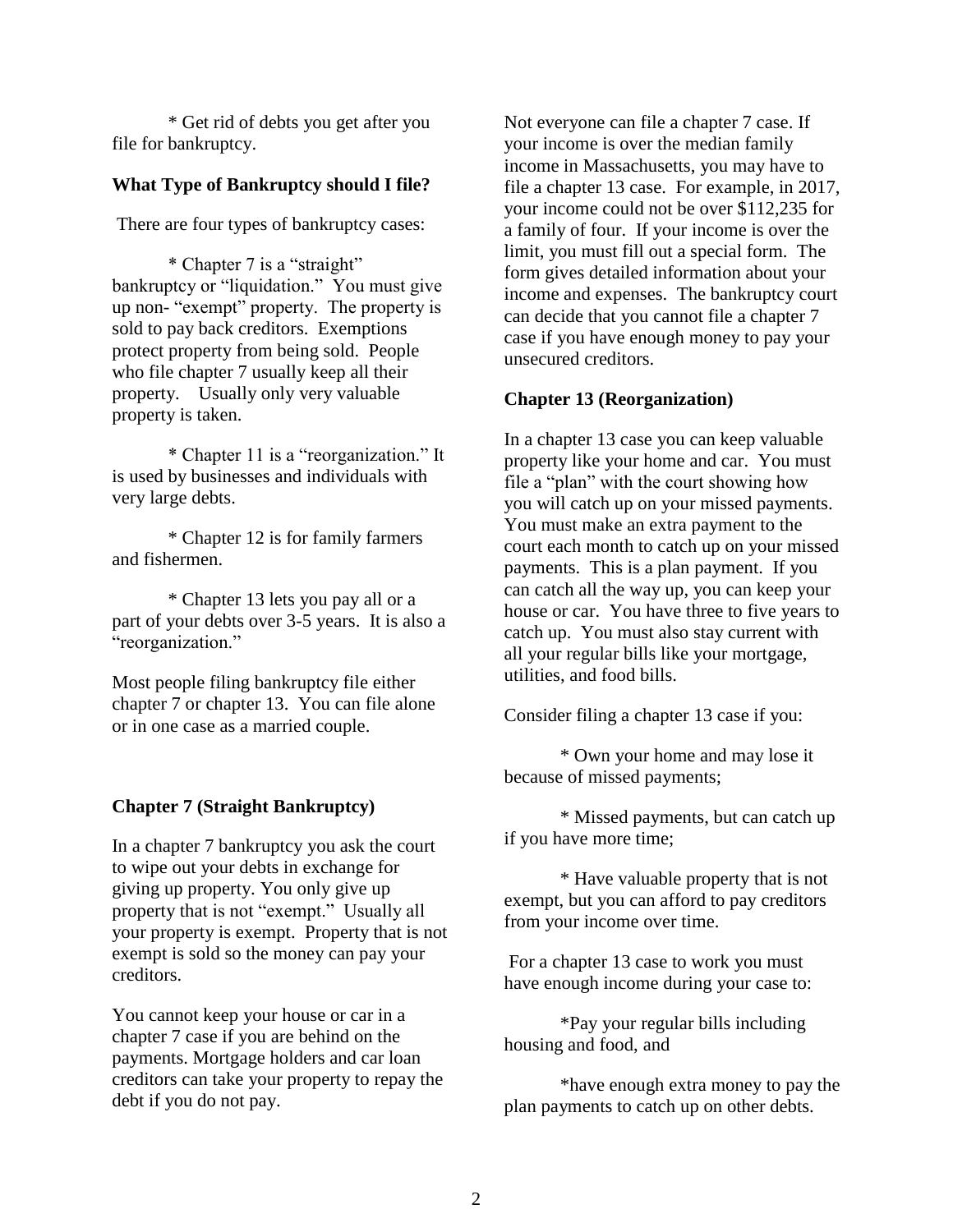#### **What Does It Cost to File for Bankruptcy**?

It costs \$335 to file a chapter 7 bankruptcy and \$310 to file a chapter 13 bankruptcy case. It is the same price for a married couple to file.

The court may let you pay the chapter 7 or 13 filing fee in smaller payments over time if you cannot pay it all at once. If you hire a lawyer you will also have to pay the lawyer's fees.

You may be able to pay no filing fee in a chapter 7 case. You can only ask the court to waive the fee if:

\* you are unable to pay the filing fee over time, and;

\*your household income is less than 150 percent of the federal poverty guideline. For example, in 2017 \$ 36,900 was the limit for a family of four.

The filing fee is never free in a chapter 13 case. You must pay it in full or in installments.

### **What Do I Do Before I File For Bankruptcy?**

You must take a budget and credit counseling course from an approved credit counseling agency no more than 180 days before you file for bankruptcy. The counseling agency gives you ways to deal with your money problems. They also go over your budget with you. You can do the counseling in-person, by telephone, or over the internet. To file bankruptcy, you must have a certificate from the agency that says you did the counseling before you file.

Most approved agencies charge between \$30–\$50 for pre-filing counseling. If you cannot afford the fee ask the agency for a discount or to get the counseling free.

Some approved agencies offer debt management plans (DMP). A DMP is a plan to repay some or all of your debts. You send the counseling agency a monthly payment that it uses to pay your creditors. You need enough money each month to stay current on rent, mortgage, utilities, food, prescriptions, and other necessities. Do not do a debt management plan if you will not have enough money to pay them if you pay the monthly plan payment. Debt management plans are helpful for some people. For others, they are a terrible idea. Do not do a DMP if it will not fix your money problems. If you are thinking about a DMP remember:

\* Bankruptcy may be the best choice for you.

\* If you sign up for a debt management plan that you cannot afford, you may have to file for bankruptcy anyway. If that happens, a copy of the DMP is filed in your bankruptcy case.

\* Some approved bankruptcy counseling agencies do not offer DMPs.

Meet with a lawyer before you take the credit counseling course. A credit counselor cannot give legal advice. But a lawyer can help you figure out if bankruptcy is your best choice. A lawyer can also give you ideas to fix your money problems.

A lawyer will give you a list of approved credit counseling agencies, or you can find one at at www.usdoj.gov/ust.

# **What Property Can I Keep?**

In a chapter 7 case, you can keep all "exempt" property. Exemptions are lists of items, money and income that creditors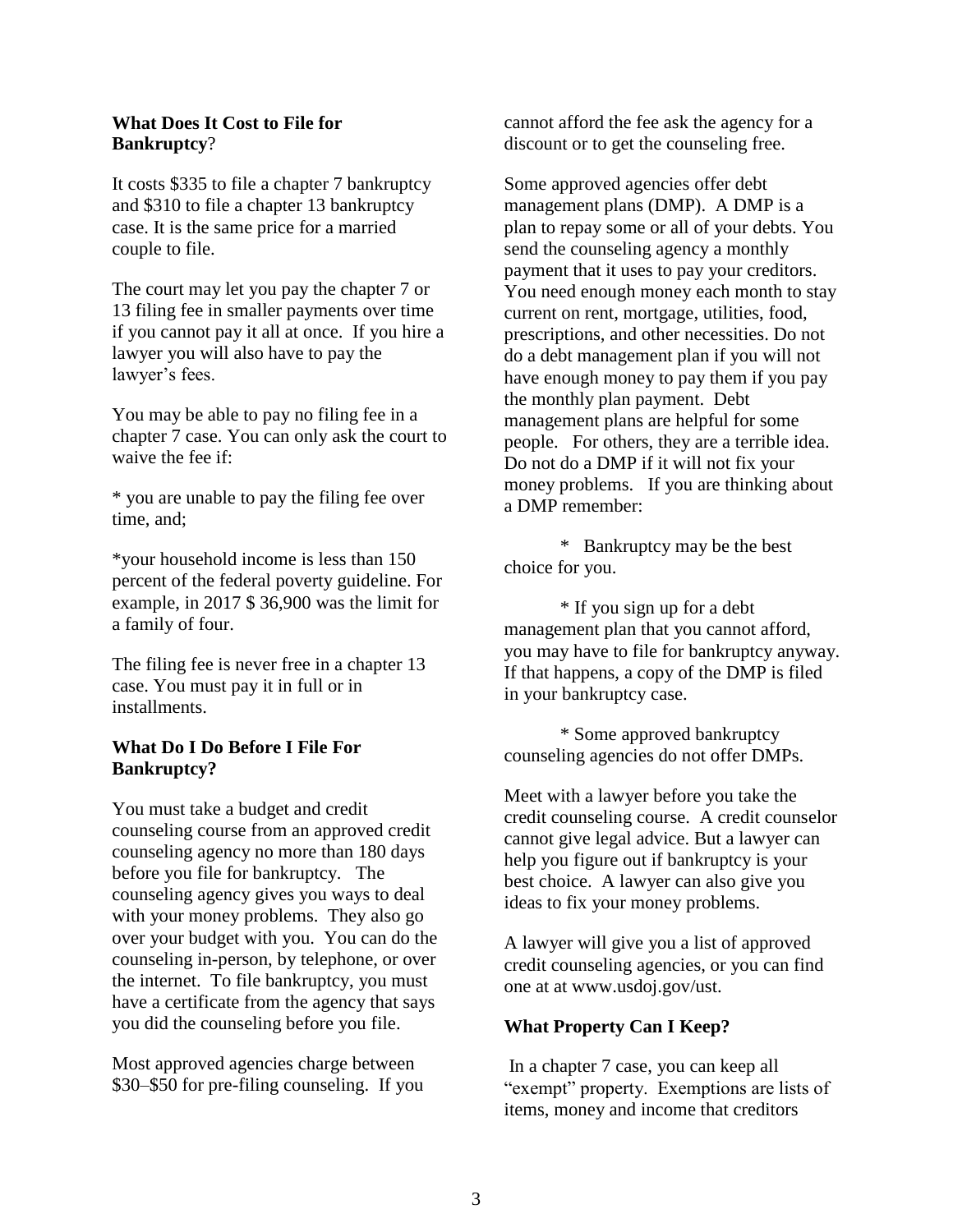cannot take. Those items are not taken to pay back your creditors. Exemptions are different in each state. You use the exemptions from the state where you lived two years before you file for bankruptcy. If you lived in another state, you may have to use the exemptions from where you lived just over two years ago.

In Massachusetts you can use the federal exemptions or the state exemptions.

The federal bankruptcy exemptions include:

\* \$22,975 in equity in your home. Equity is the amount of value that is yours without a lien on it. If you sold the house, it is the amount you would get after you pay the mortgage and liens;

\* \$3,675 in equity in your car;

\* \$575 per item in any household goods up to a total of \$12,250;

\* \$2,300 in things you need for your job (tools, books, etc.);

\* \$1,225 in any property, plus part of the unused exemption in your home, up to \$11,500;

\* Social Security, unemployment compensation, veteran's benefits, public assistance, and pension income—in any amount.

Double the amounts of the exemptions for a married couple who files together.

The Massachusetts exemptions include:

\* \$500,000 in equity in your house if you file a declaration of homestead. If you own a home and have not filed a declaration, ask your lawyer to help you file one before you file bankruptcy.

\* Car –Worth up to \$7,500 in resale value or \$15,000 if you are elderly or disabled.

\* Cash and Savings – Up to \$2,500 plus some wages and money you got as public assistance.

\* Household Furniture up to \$15,000.

\* One computer and one television.

\* "Wild card" exemption between \$1,000 and \$6,000 from unused exemptions.

\* Money for utilities - \$500.

The value of your property in bankruptcy is not how much you paid for it. The value is what it costs to buy the item used. The amount will almost always be less than you paid, especially for furniture and cars.

To keep an item, an exemption only has to be enough to protect your equity in the property. Compare the exemption amount to the used value of the item minus any money that you owe on mortgages or liens. For example, if you own a \$50,000 house and you owe \$40,000 on your mortgage, you have \$10,000 in equity. You can protect the \$50,000 home with a \$10,000 exemption.

Exemptions will not stop a mortgage holder or car loan creditor from taking property if you are behind on your payments. You can only keep your property if you are behind on payments in a chapter 13 case. To keep the property, you must pay the regular mortgage or lien payments.

# **What Happens to My Home and Car If I File Bankruptcy?**

Most people will not lose their home or car during bankruptcy if: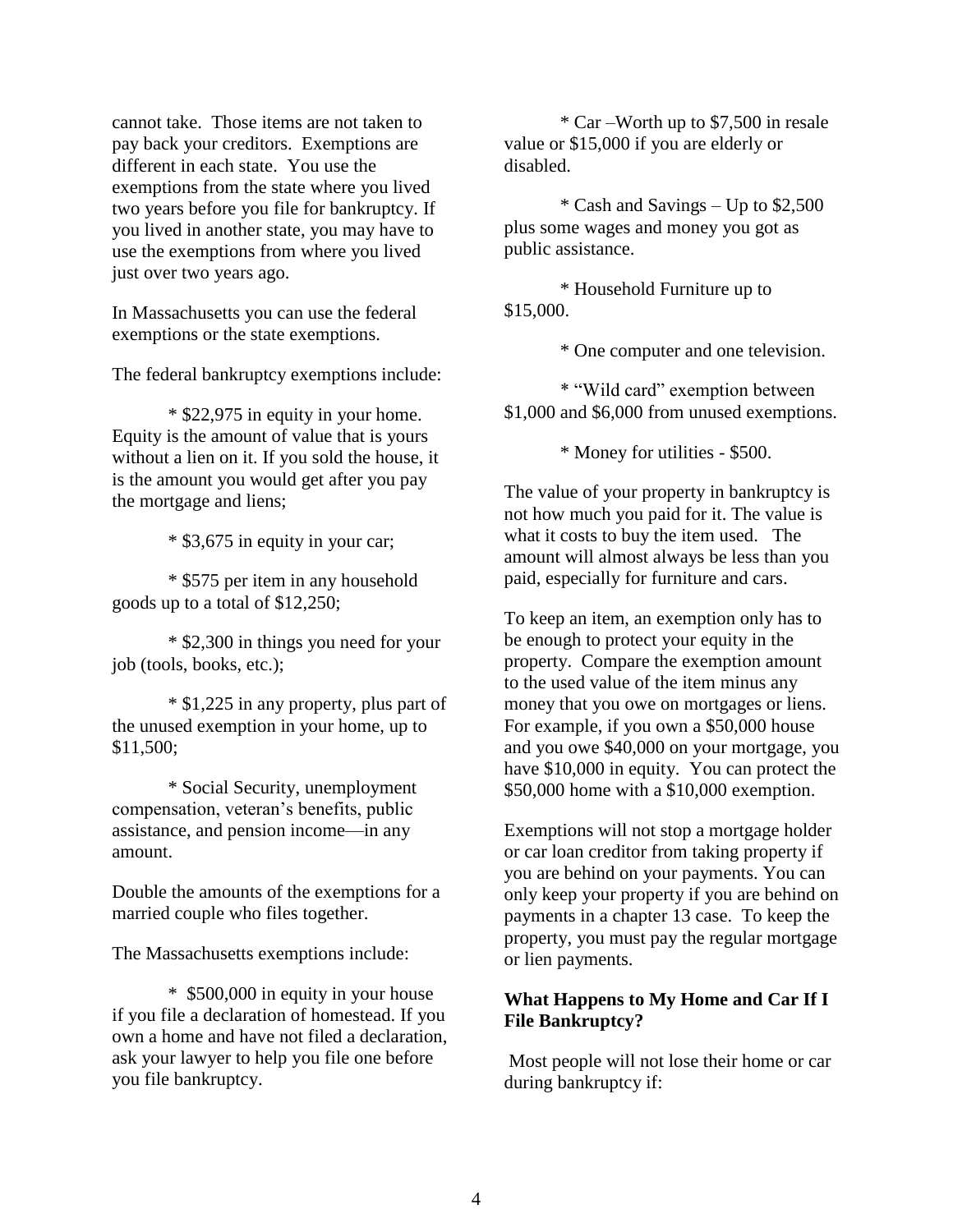- You stay current with the payments, and;
- the equity in the property is all exempt.

Even if your property is not all exempt, you can keep it if you pay its non-exempt value in a chapter 13 case.

Some creditors may have a "security interest" in your home, car, or other personal property. This means you gave that creditor a mortgage or lien on the property in exchange for borrowing money. Secured debt is different than other debt. Bankruptcy does not make security interests go away and let you keep the property. If you do not make payments on that debt, the creditor can sell the property to pay back the debt.

A chapter 13 case gives you tools to keep property that has secured debt on it. You may be able to keep secured property by paying the creditor the value of the property instead of the whole amount owed on the debt. Or you can use chapter 13 to catch up on back payments and get current on the loan.

You can also keep secured property in a chapter 7 bankruptcy. You can agree to keep making payments on the debt until it is paid in full. Or you can pay the creditor all at once the amount that the property is worth.

If you agreed to give a creditor your household goods if you did not pay a loan, you can usually keep that property without making any more payments. This is only true if you agreed after you purchased the items.

In either a chapter 7 or 13 case if there is fraud or the creditor acts badly, you may be able to fight the debt and may not have to pay it.

# **Can I Own Property After Bankruptcy?**

Yes! You can keep your exempt property and anything new you get after the bankruptcy is filed.

## **Can Creditors Take My Money and Things After Bankruptcy?**

Within 180 days after you file your case if you get a non-exempt inheritance, property settlement, or life insurance money, it can be taken to pay your creditors.

After your discharge, any secured property that you do not pay the bill for can be taken by the creditor to pay the debt

You still owe any debt that was not discharged, like most student loans. The lender can still sue you to garnish your wages and collect money if you stop paying.

# **Will Bankruptcy Wipe Out All My Debts?**

Yes, most of the time. Bankruptcy will not wipe out:

\* Money owed for child support or alimony;

\* Most fines and penalties owed to government agencies;

\* Most taxes and debts incurred to pay taxes which cannot be discharged;

\* Most Student loans, unless you can show the court that repaying them is an "undue hardship";

\* Debts not listed on your bankruptcy petition;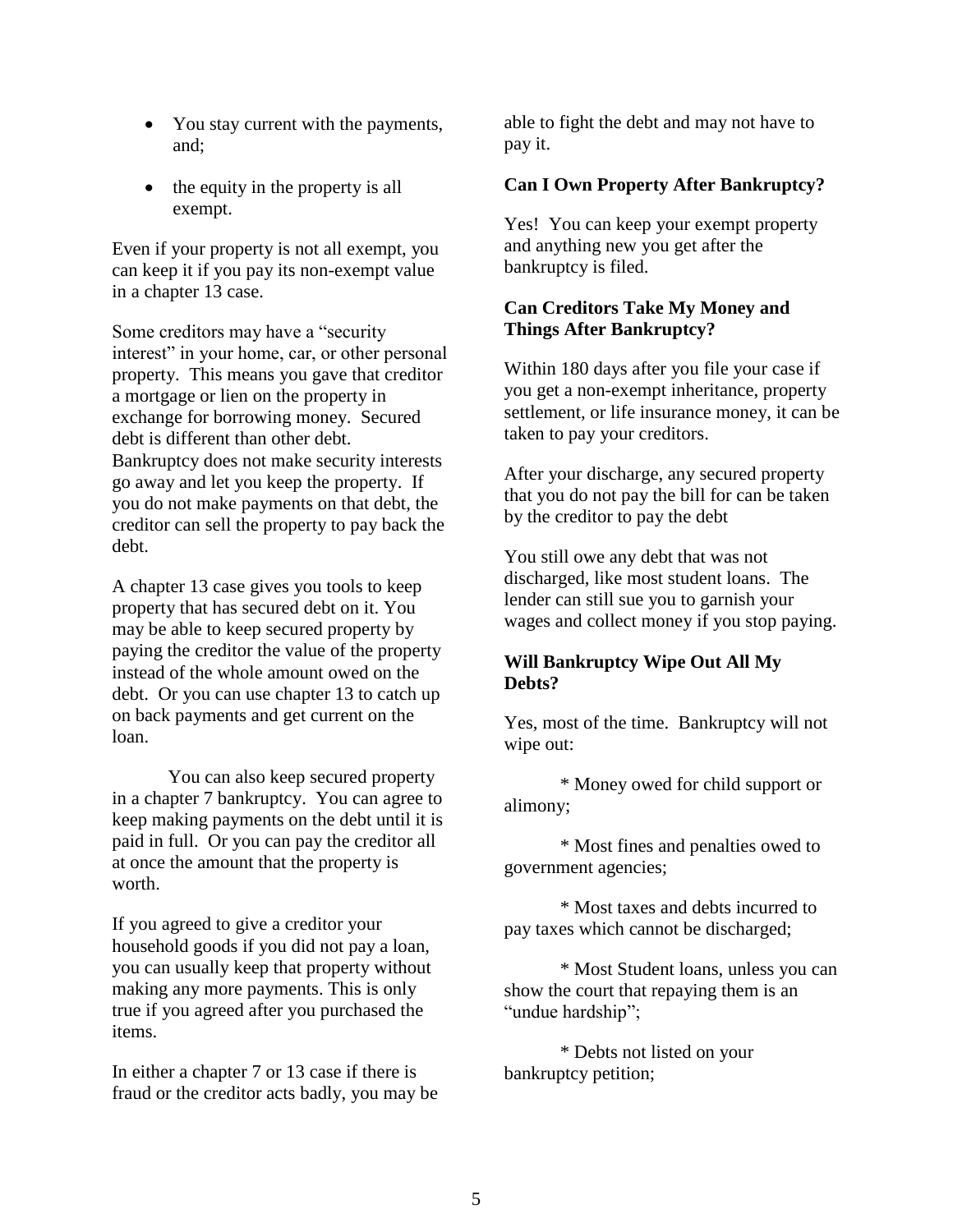\* Loans you got by knowingly giving false information to a creditor, who reasonably relied on it in giving you the loan;

\* Debts resulting from "willful and malicious" harm;

\* Debts you got for driving while intoxicated;

\* Mortgages and other liens which are not paid in the bankruptcy case. Bankruptcy will wipe out your debt if you give up the property.

### **Will I Have to Go to Court?**

Usually no. In most cases you only have to go to a "meeting of creditors." At the meeting of the creditors you meet with the bankruptcy trustee and sometimes some of your creditors. Usually this meeting is quick. You are asked a few questions about your bankruptcy forms and your money situation. Your lawyer goes with you.

You may have to go to a court hearing if:

\*There is a problem

\*If you are fighting about a debt, or \*if you do not stay up to date on your secured debt.

In a chapter 13 case, you may also have to go to a hearing when the judge approves your plan. If you need to go to court, you will receive notice of the court date and time from the court and/or from your attorney.

#### **What Else Do I Have To Do In My Case?**

After your case is filed, you must take a second credit course. This is a course in personal finances. This course takes about two hours. You can take the course inperson, over the internet (usually by watching a video), or over the telephone. Your lawyer can give you a list of approved courses, or you can go to www.usdoj.gov/ust. It costs money to take this course. If you cannot afford the fee, ask the agency to let you take the course free or at a reduced rate. In a chapter 7 case, sign up for the course right after your meeting of the creditors. If you file a chapter 13 case, ask your attorney when you should take the course.

### **Will Bankruptcy Affect My Credit?**

Yes and No. If you are behind on your bills your credit may already be bad.

Filing for bankruptcy can stay on your credit record for ten years. Old debts are listed on your report for seven years. But because bankruptcy means you do not have to pay your old debts, you may be in a better position to pay your current bills. You may be able to get new credit.

Debts discharged in your case should have a zero balance on your credit report. This means you do not owe anything on the debt. Check your credit report after your bankruptcy discharge. Debts that show a balance owed will hurt your credit score and will make it harder or more expensive to get credit. File a dispute with the credit reporting agency if the information is not correct.

### **What Else Should I Know?**

Utility services--Public utilities like the electric company cannot refuse or cut off service because you filed for bankruptcy. The utility can make you pay a deposit for future service. You must pay your bills as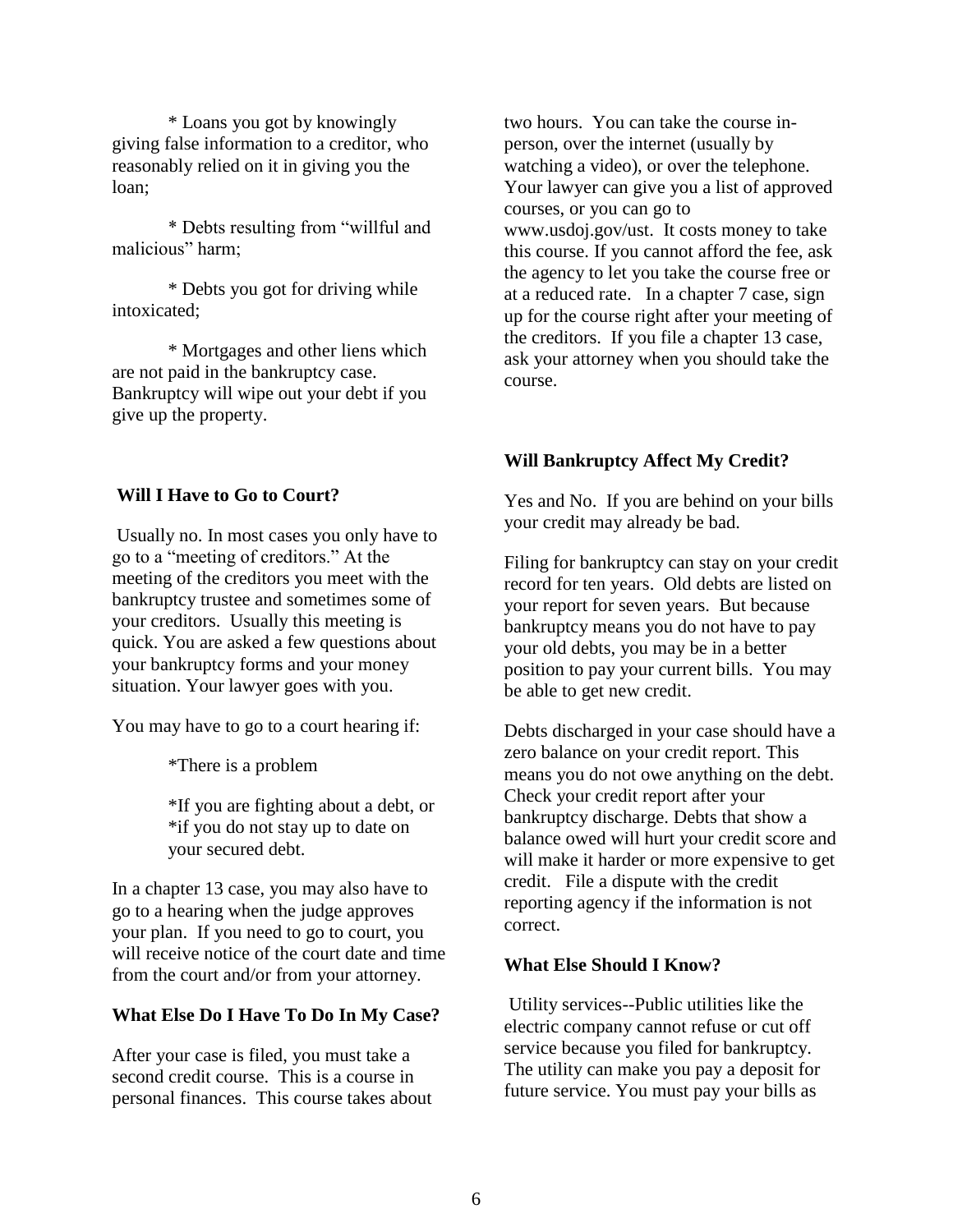they come due after the date you filed for bankruptcy.

Discrimination--An employer or government agency cannot discriminate against you because you have filed for bankruptcy. Government agencies and private entities involved in student loans also cannot discriminate against you because you filed for bankruptcy.

Driver's license—You can get your license back after you file for bankruptcy if you lost it because you could not pay court-ordered damages caused in an accident.

Cosigners-- A cosigner on your loan may have to pay the whole debt after you file for bankruptcy. If you file for chapter 13, you may be able to protect cosigners in your chapter 13 plan.

# **How Do I Find a Bankruptcy Lawyer?**

Ask family, friends and any lawyers you know and respect for a recommendation. Look for someone who will meet with you alone and answer your question. Carefully read retainers and other documents the lawyer asks you to sign. Do not hire a lawyer unless she agrees to help you for the whole case.

Remember the person advertising the cheapest rate is not always the best. Many of the best bankruptcy lawyers do not advertise at all.

You can look for a free lawyer at: http://www.masslegalservices.org/findlegala id.

Think about these questions before you first meet with a bankruptcy lawyer:

\* What debts are causing you the most trouble?

\* What are your most valuable assets? Assets are the things you own like your house, bank account, retirement account and stocks.

\* How did you get your debts?

\*Are your debts secured?

\* Are any of these happening now or about to happen: foreclosure or repossession of property, taking money from your wages or bank account, or shutting off a utility?

\* What do you want by filing the case?

# **Can I File Bankruptcy without an Lawyer?**

Yes, although it is hard. You may lose property or other rights if you do not know the law. It takes patience and careful preparation to file a case and do the work needed to get the discharge at the end. Chapter 7 (straight bankruptcy) cases are easier than Chapter 13 cases to file and get to the end of. Very few people can file and get to the end of a chapter 13 case on their own.

Document preparation services or "typing services" or "paralegal services" are nonlawyers who fill-out bankruptcy forms for a fee. They are a bad idea. Non-lawyers cannot give advice and they do not help after the case is filed. There are many shady companies who give bad advice and defraud consumers.

You can get help filing bankruptcy without a lawyer at a "pro se clinic." The Bankruptcy court runs the clinics. You must register. Get information and sign up at www.mab.uscourts.gov/mab/pro-se-debtorsbankruptcy-clinic.

Clinics are held at: